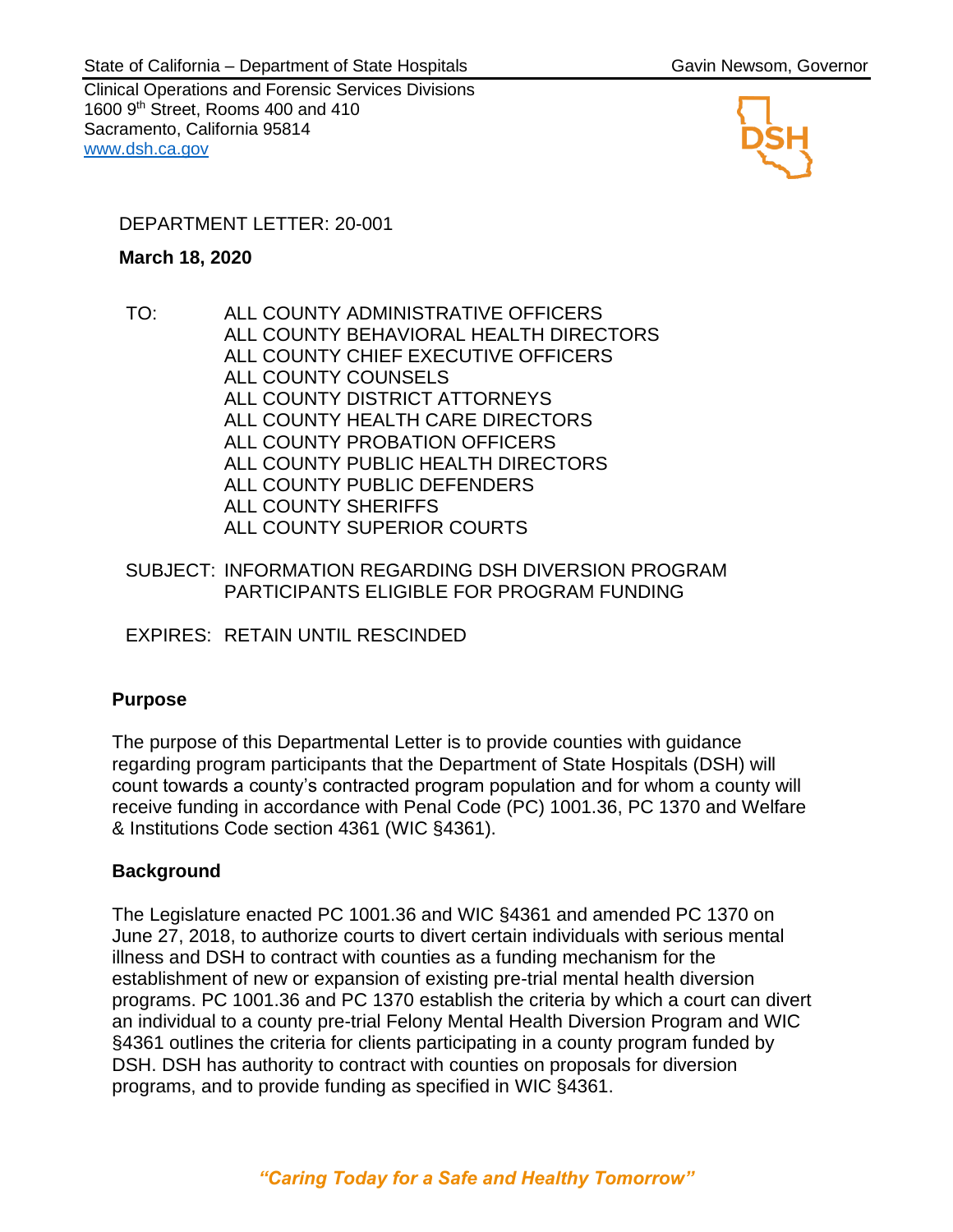For purposes of this letter, "Felony Mental Health Diversion Clients" means diversion program participants treated in a DSH funded program with a primary diagnosis of schizophrenia, schizoaffective disorder or bipolar disorder who have committed certain felony crimes and are found by a court to qualify for diversion services pursuant to Penal Code (PC) section 1001.36, PC 1370 and WIC §4361.

"Instant Offense" refers to the current offense that the defendant is charged with and that led to his/her arrest.

### **General Requirements**

DSH-funded county diversion programs will be required to create a diversion proposal, seek approval, and execute a contract with DSH in order to receive funding. Funding will be released in installments based on counties achieving specific population benchmarks outlined within the final contract. DSH will only fund counties for Felony Mental Health Diversion Clients who meet the following requirements:

- Primary diagnosis of schizophrenia, schizoaffective disorder or bipolar disorder (WIC §4361).
- Instant offense is a felony with the exception of certain excluded crimes (PC 1001.36(b)(2)(A-H)).
- Felony Mental Health Diversion Client has not entered a guilty plea in the case for which diversion is being recommended.
- Felony Mental Health Diversion Client has not previously received restoration services for the instant offense from another DSH program, including but not limited to a State Hospital, Jail-Based Competency Treatment program, Community-Based Restoration program, or the Admission Evaluation Stabilization Center unless the defendant is arrested on a new felony charge while in a DSH program or after their return to court upon restoration. A primary intent of the legislation that authorizes this program is to reduce the number of felony ISTs referred to DSH. In alignment with this goal, the new law modified PC 1370 to read that "[i]f, at any time after the court finds the defendant is mentally incompetent and before the defendant is transported to a facility pursuant to this section, the court is provided with any information that the defendant may benefit from diversion pursuant to Chapter 2.8A (commencing with Section 1001.35) of Title 6, the court may make a finding that the defendant is an appropriated candidate for diversion" (PC 1370(a)(I)(B)(iv)).
- Felony Mental Health Diversion Client has not previously participated in the DSH-funded Diversion Program for more than thirty (30) days and the county has not previously been funded for the Felony Mental Health Diversion Client. While Felony Mental Health Diversion Clients may enter the program as often as the county is willing to admit them only unduplicated Clients entering the